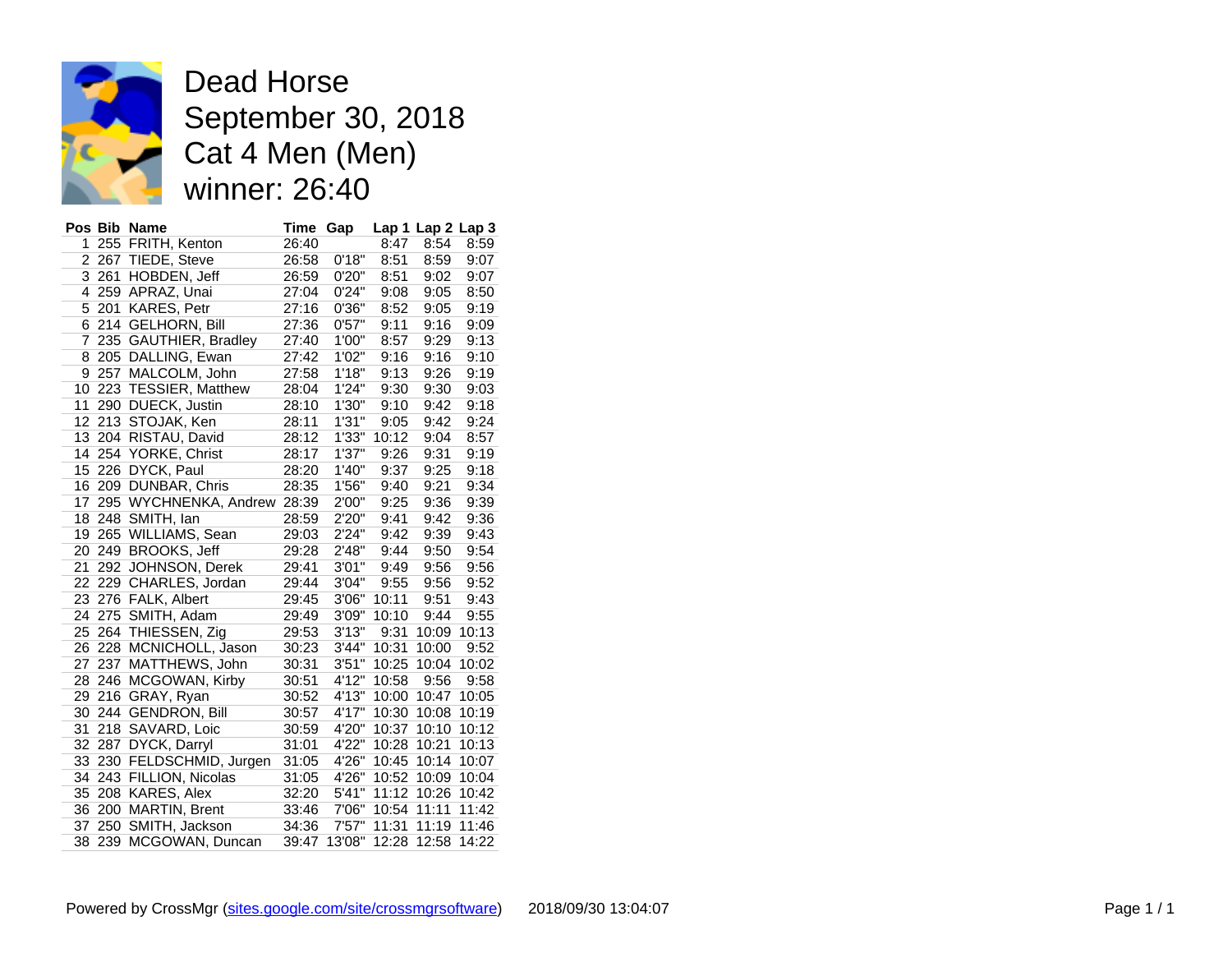

Dead Horse September 30, 2018 Cat 4 Women (Women) winner: 27:43

|              | Pos Bib Name               | <b>Time</b> | Gap    |                  | Lap 1 Lap 2 La |    |
|--------------|----------------------------|-------------|--------|------------------|----------------|----|
| 1            | 342 BANMAN, Christina      | 27:43       |        | 9:00             | 9:14           | 9  |
|              | 2 312 SAWATSKY, Mia        | 28:40       | 0'56"  | 9:26             | 9:34           | 9  |
|              | 3 307 JABS, Marlis         | 29:05       | 1'21"  | 9:51             | 9:40           | 9  |
|              | 4 316 RUSK, Christina      | 29:32       | 1'48"  | 9:53             | 9:50           | 9  |
|              | 5 302 BISTYAK, Nicola      | 29:34       | 1'51"  | 9:54             | 9:53           | 9  |
|              | 6 300 FRANCIS, Heather     | 29:35       | 1'52"  | 10:03            | 9:40           | 9  |
| $\mathbf{7}$ | 340 FRIESEN, LeAnn         | 29:53       | 2'10"  | 10:16            | 9:49           | 9  |
| 8            | 337 MORISSETTE, Ariane     | 30:32       | 2'49"  | 10:04            | 10:10          | 10 |
| 9            | 303 BLAIS-SHIOKAWA, France | 30:44       | 3'00"  | 10:21            | 10:15          | 10 |
|              | 10 335 SAWATSKY, Kate      | 30:44       | 3'01"  | 10:34            | 10:05          | 10 |
| 11           | 304 PETERS, Vaness         | 32:45       | 5'02"  | 10:49            | 10:53          | 11 |
|              | 12 325 SULZ, Donna         | 32:45       | 5'02"  | 11:00            | 10:50          | 10 |
|              | 13 344 BROWN, Lesley       | 33:03       | 5'19'' |                  | 11:07 11:01    | 10 |
|              | 14 345 HYYTIAINEN, Melissa | 34:08       | 6'24"  | 11:13            | 11:26          | 11 |
|              | 15 322 GOTTSCHALK, Tania   | 34:36       | 6'53"  | 11:36            | 11:35          | 11 |
|              | 16 319 OTT, Sandra         | 34:39       | 6'55"  | 11:54            | 11:31          | 11 |
|              | 17 317 DROSDOWECH, Kerri   | 35:28       | 7'45"  | 11:46            | 11:54          | 11 |
|              | 18 309 GUENTER, Abby       | 26:08       |        | $-1$ lap $13:00$ | 13:08          |    |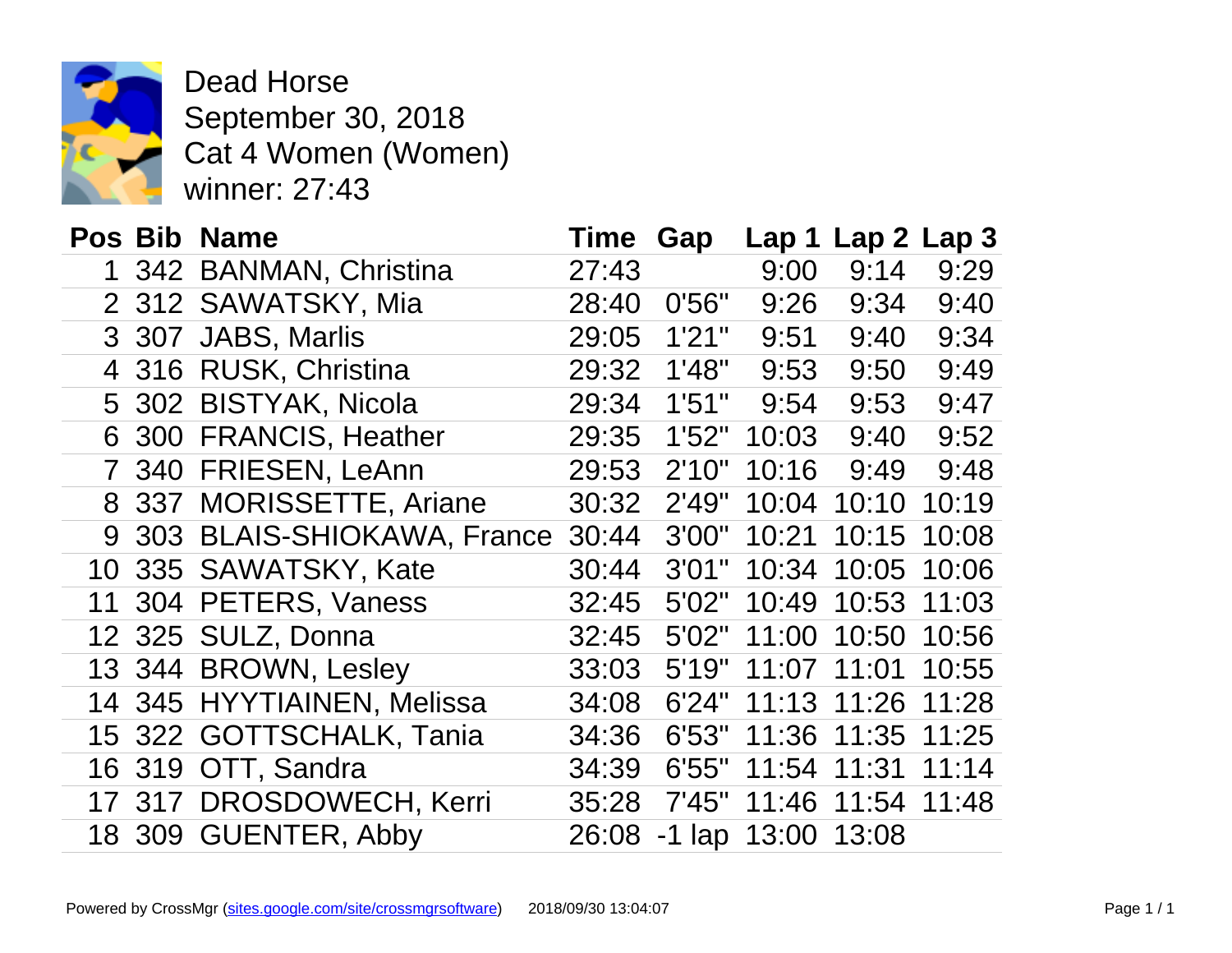

Dead Horse September 30, 2018 Citizen Men (Men) winner: 27:36

|  | Pos Bib Name            | <b>Time Gap</b> |                    | Lap 1       |
|--|-------------------------|-----------------|--------------------|-------------|
|  | 1 368 HILDEBRAND, Cole  | 27:36           |                    | 9:14        |
|  | 2 365 STIFF, Matthew    | 28:09           | 0'34"              | 9:44        |
|  | 3 355 LOEWEN, Benjy     | 28:11           | 0'36"              | 9:42        |
|  | 4 364 HENDRICKS, leon   | 29:20           | 1'44"              | 9:49        |
|  | 5 358 REES, Steven      | 29:39           | 2'04"              | 9:41        |
|  | 6 361 GIBBONS, Scott    | 31:01           | 3'26"              | 10:32       |
|  | 7 351 WIEBE, Trevor     | 31:09           | 3'34"              | 10:39       |
|  | 8 366 KOLISNYK, Nick    | 31:17           | 3'42"              | 10:40       |
|  | 9 356 RICHARD, Adam     | 32:37           |                    | 5'02" 11:07 |
|  | 10 363 MCNEILL, Gregory |                 | 25:45 -1 lap 12:33 |             |